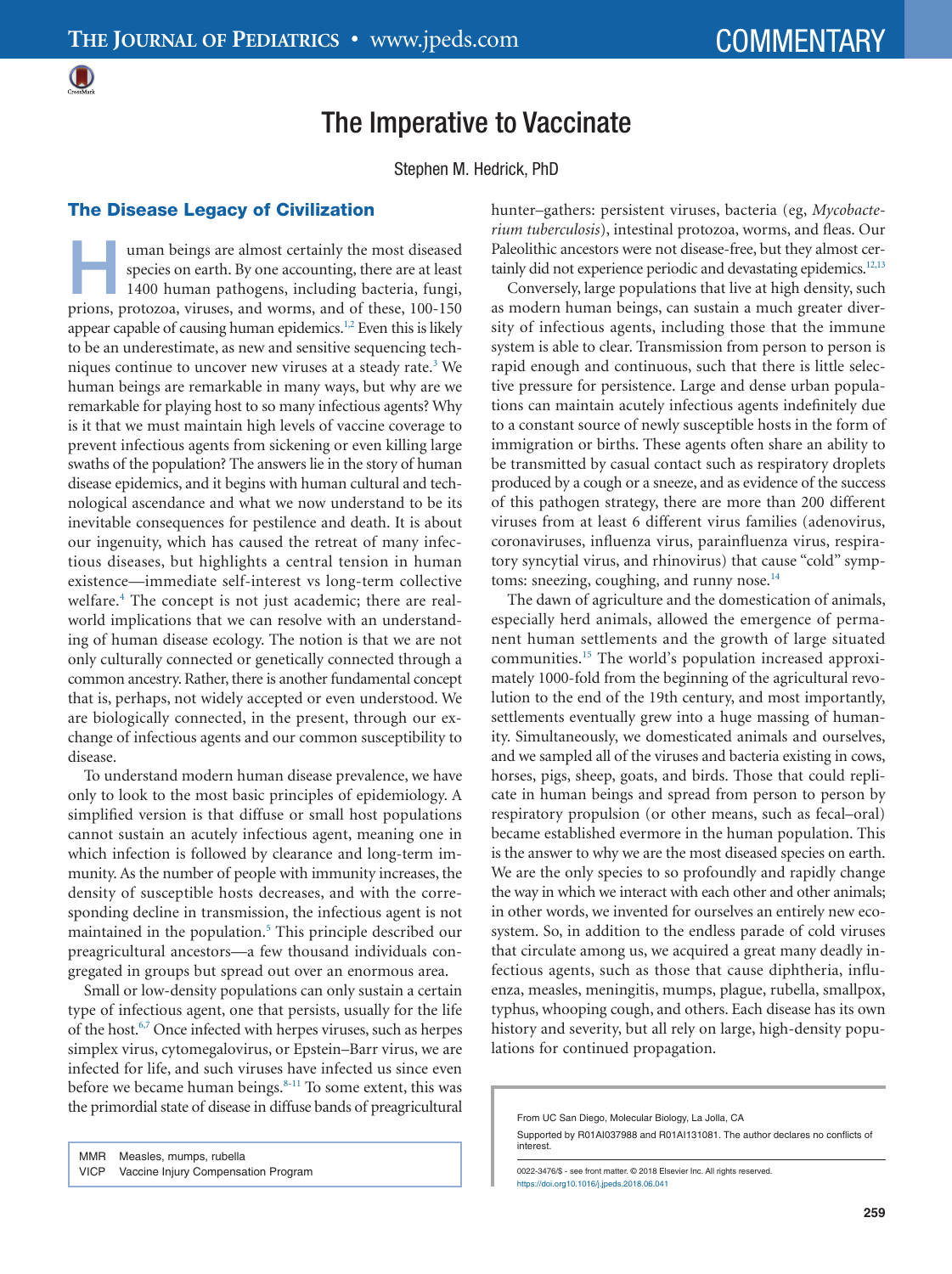These newly acquired infectious agents not only caused severe or deadly disease, they shaped the population. Many are known as childhood diseases because they infect susceptible children who either recover from the disease and retain immunity or die. In a population in which a disease like measles existed, everyone contracted the virus exactly once, such that almost all surviving adults were immune. What does the world look like in the face of measles? From 1956 to 1960, before the availability of a vaccine, an average of 542 000 cases of measles were reported each year in the US, along with an average of 450 measles-related deaths, 4000 encephalitis cases (often with permanent brain damage), and 150 000 respiratory complications. The measles vaccine was licensed in 1963 and the measles, mumps, rubella (MMR) vaccine was licensed in 1971. For the years between 1987 and 2000, the number dropped to 28 730 cases of measles in children younger than 5 years of age; 97 died, 43 contracted encephalitis, and 2480 contracted pneumonia. Since 1997, there has been less than 1 case per million population in the US.<sup>16</sup> The global burden of measles in 1999 was an estimated 873 000 deaths that were reduced through a world-wide vaccination campaign to an estimated 164 000 deaths in 2008[.17](#page-4-5)

Those who survive measles without lasting effects still have 2 worries. One is that measles infection depresses the immune system for up to 2 years, making children more susceptible to other infections,<sup>18</sup> and a second is the possibility of developing subacute sclerosing panencephalitis, a usually fatal neurologic degenerative disease caused by reactivation of latent measles virus. The assessed risk is on the order of 1 in 10 000 measles cases and as much as 10-fold greater for children who contract measles before the age of 12 months.<sup>19</sup> For children who are immunocompromised, such as those being treated for leukemia, an actual measles infection is severe, extended, and often fatal[.20](#page-4-8)

Although measles is possibly the world's most infectious human virus, it was not the most devastating of the childhood infectious diseases. The smallpox death toll for just the 20th century has been estimated at upwards of 300 million people, similar to the entire population of the present-day US.<sup>21</sup> Smallpox caused more deaths than all the wars in history. For centuries before vaccination, most urban families could count on losing multiple children to smallpox, diphtheria, scarlet fever, or whooping cough. With widespread vaccination, combined with targeted vaccination to insulate the last few cases, smallpox was eliminated as an infectious disease on earth.

## Connected by Infectious Disease

Smallpox eradication was our first and thus far only complete victory over a human disease–causing agent, made possible by universal, global vaccination, and intensive surveillance. After tortuous millennia of epidemic disease and hundreds of millions dead, who would argue that this was not a most wonderful gift given by humankind to itself? But that gift was not without cost, and the cost was a tincture of personal independence and the acknowledgement that each of us is inextricably tied to the entire human community. It took the idea of community out of the realm of philosophy and placed it as a fundamental property of life. Smallpox eradication itself was a physical enactment of the tension between personal freedom and the authority of society. In *On Liberty*, in Chapter IV, John Stuart Mill asks, "What then is the rightful limit to the sovereignty of the individual over himself? Where does the authority of society begin? How much of human life should be assigned to individuality, and how much to society?"

Mill's inquiries can be answered by biology, but first consider the concept of community protection (often referred to as "herd immunity"). As the density of susceptible (unvaccinated or disease naïve) hosts declines, so does the incidence of disease. Below a certain threshold, the incidence of disease (frequency of new infections), even in unimmunized people, approaches zero. This is community protection, and it follows directly from basic epidemiology. Vaccination effectively reduces the number and density of the disease-susceptible people, making acutely infectious agents unsustainable in the population[.22](#page-4-10) Conversely, because vaccine protection is sometimes imperfect, a vaccinated individual living within a diseasesusceptible population is at substantial risk. The risk of disease for any individual is thus most importantly dependent on the collective immunity of the population, especially those most susceptible to infection, usually the youngest children and oldest adults.

In this regard, disease ecology does not equivocate; in the world as it exists today, our health and our very being depend on the immune status of the rest of humanity. The rightful limit to the sovereignty of the individual over him or herself stops at the boundary of disease immunity. As long as one case of smallpox could be found on earth, billions were at risk. Even without considering the imperative of contagious disease, Mill came to the same conclusion, "As soon as any part of a person's conduct affects prejudicially the interests of others, society has jurisdiction over it. . .." Two centuries before *On Liberty* and before the Enlightenment, this was expressed after a fashion in John Donne's Meditation XVII, "Now this bell tolling softly for another, says to me, Thou must die," written while he was convalescing from a near-fatal disease, possibly typhus. Although this meditation was ostensibly concerned with God as the author of every person and every death, we might equally apply it in a way that Donne could not—we are each of a network, a medium for disease that transcends us as individuals. The death of one of us portends many more. We can rage against this injustice, but it is literally a fact of life. In this context, the famous line from Meditation is relevant, "No man is an island, entire of itself."

## Who Does Not Vaccinate and Why?

Community protection is a fundamental concept with no strict definition. The threshold is sharp but varies with each infectious agent. It protects vaccinated and unvaccinated people alike. It is the most powerful force in disease prevention but exists only in the immunity status of the entire population network. Considering the difficulty of this concept, it is no wonder that as a society and as a people we do not have a consensus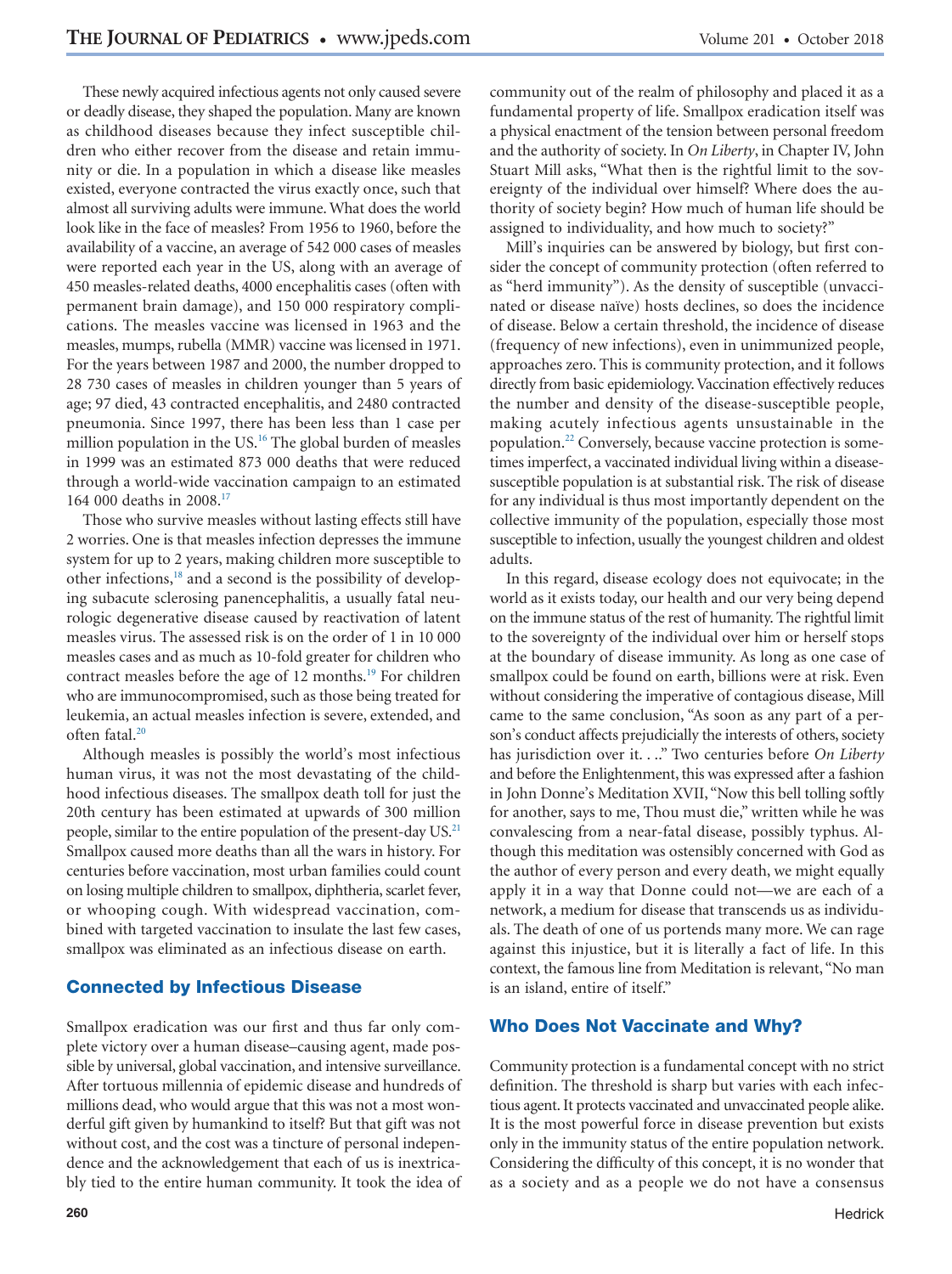concerning the responsibility of individuals to vaccinate their children.

One way to understand vaccination decisions is as an exercise in game theory played out over the entire human population of the earth. In this case, each individual is defined narrowly in economic terms, acting as if he or she balances costs against benefits to maximize personal advantage. If most everyone cooperates (vaccinates), then everyone enjoys the benefits of being disease free. In contrast, the decision to cooperate may be perceived to have a cost, and individuals looking to maximize personal advantage will choose noncooperation at a certain probability. When no one is vaccinated and everyone is in danger, that probability is close to zero—everyone is incentivized to vaccinate or risk the possibility of deadly disease. This must have been the dominant sentiment in the time of smallpox. As universal vaccination is approached, danger diminishes with or without vaccination, and the probability of noncooperation increases. For measles, the threshold for community protection is calculated to be 94.4%, that is, when 94.4% of the population has received 2 doses of MMR vaccine, the community is protected from disease.<sup>23</sup> Under such conditions, some parents may decide not to vaccinate and thus avoid even very rare adverse effects. The consequence of this is that the rate of vaccination drops below the threshold, and the community is no longer protected. In other words, as we proceed toward elimination of a disease by vaccination, as we are for poliomyelitis, the invisible hand of the market pulls defeat from the jaws of victory. From this reasoning, elimination of a disease on a purely voluntary basis has been proposed to be unlikely, and the thought is that compliance to protect the population or eradicate a disease can only be achieved by a mandatory vaccination policy.<sup>24</sup>

In the Western Hemisphere, we have all but eliminated measles and rubella, in one sense moving us backward in time to the pre-Columbian rarity of acutely infectious diseases. However, should we lapse in our vaccination vigilance, within one generation we could replay the disease devastation of the 16th century that included death of more than one-half of the native inhabitants of the Western Hemisphere.<sup>25</sup> We are part of, what Watts and Strogatz called, a small-world network<sup>26</sup>—with no more than 6 degrees of separation connecting the entire 7+ billion human beings on earth. Like the spread of Middle East respiratory syndrome from the Middle East to Korea, we can consummate those connections, wherever they may be, with a day's travel. A glimpse of a future with poor vaccine adherence occurred not too long ago, with an outbreak of measles originating in Anaheim, California. The infecting person (patient zero) almost certainly arrived from abroad, but most of the infected individuals were unvaccinated US residents.<sup>27</sup>

The decline in MMR vaccination compliance began with a 1998 medical report in the journal *Lancet*. Andrew Wakefield and 12 colleagues published an analysis of 12 children claiming to show a connection between MMR vaccination and the onset of a newly described "pervasive developmental disorder" that they summarized as a "chronic enterocolitis in children that may be related to neuropsychiatric disorder." At face

value, this is a tiny sample size with no controls. It linked 3 common conditions with MMR vaccination based on parent's recollections. Multiple large studies subsequently showed no such association, and the paper was retracted by 10 of the authors and by the journal after a prolonged study by the General Medical Council in the United Kingdom; however, it was not just a case of flawed science, it turned out to be fraud driven by avarice. In articles published by the *British Medical Journal*, the investigative journalist Brian Deer revealed how Wakefield had been hired to attack the MMR vaccine by a lawyer, Richard Barr. Wakefield and colleagues were paid to contrive the existence of a syndrome, he initially called, "autistic enterocolitis" for the express purpose of bringing a class action lawsuit against vaccine manufacturers; this occurred before initiation of the disgraced study.<sup>28</sup> Another apparent moneymaking scheme was ironically to market vaccines. In a press conference given after the publication of his *Lancet* paper, Wakefield said he could not support the triple MMR vaccination and called for vaccination to each disease separately. He had previously patented a single measles vaccine. The British General Medical Council revoked his license to practice medicine, and he was asked to leave the Royal Free Hospital in London.

The Wakefield study has no basis in reality, but its publication corresponded to a substantial drop in MMR coverage in the United Kingdom, Europe, and the US.<sup>29</sup> In response, some countries or states within the US have made vaccination a mandatory condition for entrance into schools. For example, California Senate Bill No. 277, signed into law June 2015, requires vaccination for all children attending any public or private elementary or secondary school, childcare center, day nursery, nursery school, family daycare home, or development center. Exemptions for described medical conditions are permitted, but those based on personal or religious beliefs were to be phased out. Because California requires vaccination records for all schools, the effects of the bill could be tracked—and the effects were dramatic. In 2014, more than 33% of school children lived in California counties with vaccination rates less than 90%, and 70% of children lived in counties with less than a 95% vaccination rate.<sup>30</sup> Interestingly, the counties with the lowest rates of vaccination were of 2 types, rural counties largely located in the most northern part of the state and counties that include the tony urban communities surrounding San Francisco and Los Angeles.<sup>31</sup> By 2016, more than 95% of children were from counties with greater than 95% vaccination. Nonetheless, the law only requires vaccination records for students as they enter each grade span (kindergarten, seventh grade, etc), and it recognizes personal exemptions previously on file. As such, there are still schools in which a single case of measles could spark a local epidemic.

Contrast the vaccination rate in California, where comprehensive vaccination is required to attend school, with that of Oregon, where exclusions based on personal beliefs are allowed with only a requirement for completing an informational module online.<sup>32</sup> The proportion of the population in Oregon counties with kindergarten vaccination rates greater than 95% has gone from almost 100% in 2000 to just 30% as of 2015.<sup>30</sup>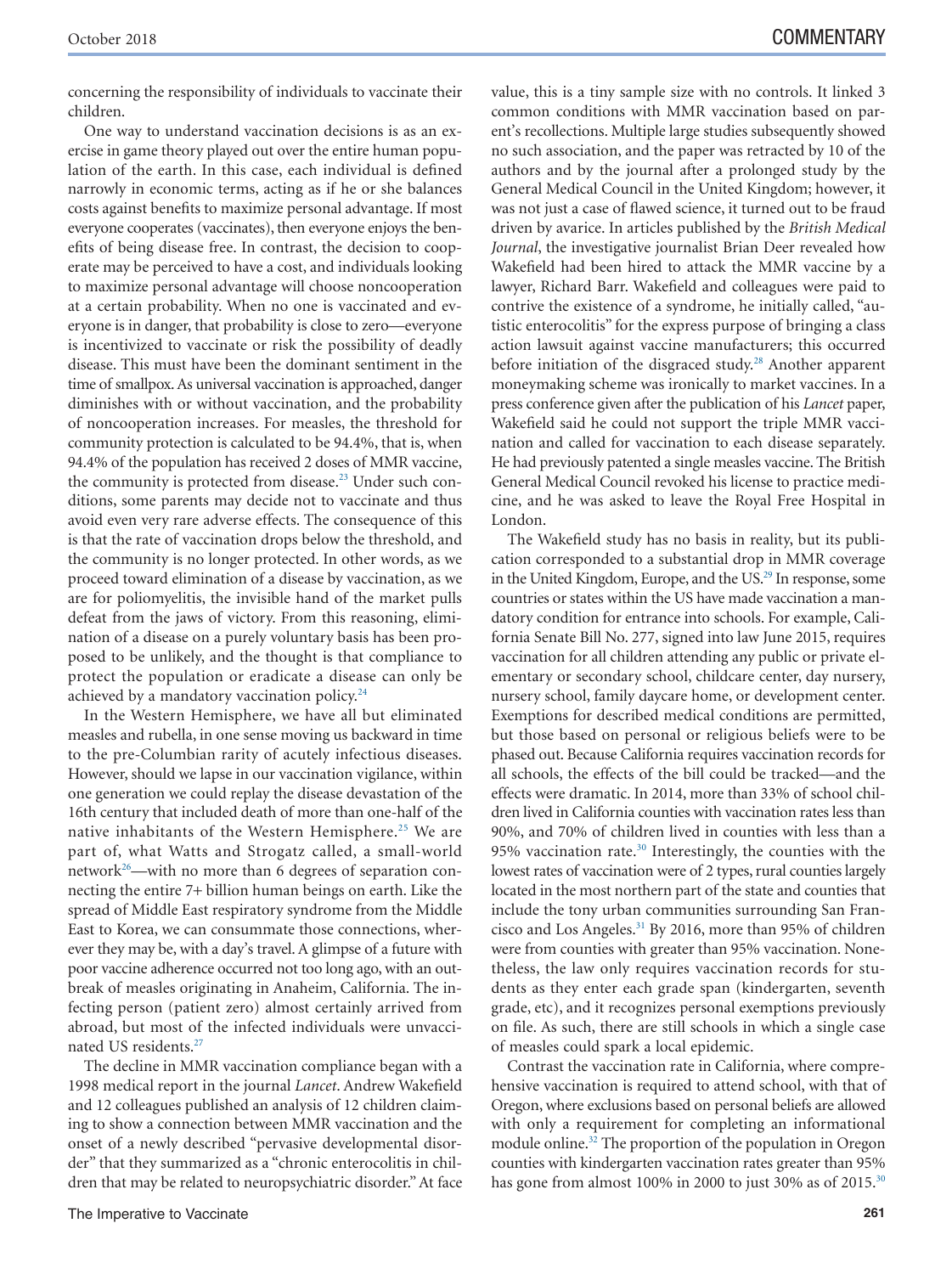In addition to community health, the notion of not vaccinating seems to deny short-term self-interest. Even with a low disease incidence brought about by community protection, pertussis vaccination is a small price to pay for the prevention of whooping cough. Beyond that, universal vaccination protects children with immunodeficiencies that arise either from congenital or acquired conditions and their treatments. It can eliminate a disease from the world for all time, saving all future generations, but at what cost? What is the safety of vaccination?

### The Safety of Vaccination

Each vaccine from each manufacturer is reviewed by the Food and Drug Administration for safety before licensing, and after licensing, the Centers for Disease Control and Prevention and Food and Drug Administration maintain a nationwide monitoring system, the Vaccine Adverse Event Reporting System, a signal detection system to identify rare events not found in prelicensing reviews. The program allows anyone to report an adverse reaction online, by FAX, or by mail.<sup>33</sup> The Centers for Disease Control and Prevention also operates the Vaccine Safety Datalink in conjunction with US care organizations that track data from more than 9 million people. These data provide the means to monitor the safety of current and recently introduced vaccines nearly in real-time as they are administered to people across the country. The data from the Vaccine Safety Datalink are used to devise the vaccine regime for children and assess the frequency of complications as they arise. $34$ 

There also exists a national Vaccine Injury Compensation Program (VICP), run by the Health Resources and Services Administration. This program receives reports of adverse vaccine reactions, studies each claim, and makes 1 of 3 determinations: (1) an adverse reaction occurred "more likely than not"; (2) the individual is compensated, although the panel does not concede that there occurred a vaccine-related adverse reaction; and (3) the case is adjudicated by a court within the US Court of Federal Claims. Because the VICP is the only avenue for vaccine-related compensation in this country, the number of filed cases is one measure of the number of adverse reactions severe enough to incite a claim.

For the years of 2006 through 2013, there were approximately 2.2 billion vaccine doses distributed in the US. The total number of cases brought before the VICP was 2853, and the number ultimately compensated was 1672. That is, about 1 in a million vaccine doses was associated with some sort of adverse reaction severe enough to bring a patient to the VICP. Importantly, this is but an average for all vaccines and all groups of people, but it highlights the overall rarity of vaccine-associated, severe adverse events. Considering the benefit to the individual and to society, this would seem to be a reasonable risk.

Aside from sober risk assessment, sticking an infant with a needle to induce an immune reaction might feel unnatural. But it isn't so. The immune system is naturally engaged and constantly fighting many potential infections on a continuous basis. For example, in people with an acquired immunodeficiency, such as those low numbers of T lymphocytes, previously benign bacteria, fungi, and viruses become deadly:

cytomegalovirus, candida, *Pneumocystis carinii* (now *Pneumocystis jirovecii*), toxoplasma, and other environmental agents can cause sickness or death.<sup>35</sup> Regardless of the presence of actual disease-causing agents, without the constant activity of our immune system, we perish. Another concern is that multiple vaccinations might "overload" the immune system, causing children to be more susceptible to unvaccinated diseases. However, in a study of nonvaccine-targeted infections recorded from emergency department visits, there was no significant correlation with the number of vaccines given to children 24-47 months of age.<sup>36</sup>

Medical studies are difficult to evaluate, even for professionals. The wisdom of one moment is often replaced in the next. A reasonable course of action with respect to new clinical findings is to wait and act conservatively. However, we now have a century's worth of experience in vaccinating billions of people. We have witnessed the regression or elimination of many infectious diseases in the face of vaccination. And we have studied the short- and long-term effects of vaccination. This is now established science. We can work to make vaccines even safer and more effective, but we cannot as a society regress to some past era in which we count hundreds of thousands of measles or polio cases per year.

Infectious diseases are a major, and almost certainly permanent, part of human existence. The growth of civilization with the addition of animal domestication made the appearance of epidemic diseases inevitable, but human inventiveness has allowed us to find countermeasures that relieve at least some of our collective misery. Furthermore, the experience of humankind over the past several millennia has shown that we have no choice; our place in the network of hosts susceptible to human pathogens gives lie to our notions of complete personal independence. Even the most atavistic society would not choose for their children a path of immune naiveté (at least not for long). Perhaps this is an instructive irony. It takes deadly infectious diseases to see that we are all of a one species, biologically connected, and isolated on earth. ■

Submitted for publication Jan 26, 2018; last revision received Jun 1, 2018; accepted Jun 13, 2018

Reprint requests: Stephen M. Hedrick, PhD, UC San Diego, Molecular Biology, 9500 Gilman Dr, La Jolla, CA 92093-0377. E-mail: [shedrick@](mailto:shedrick@ucsd.edu) [ucsd.edu;](mailto:shedrick@ucsd.edu) [smorrisonhedrick@gmail.com](mailto:smorrisonhedrick@gmail.com)

#### References

- <span id="page-3-0"></span>1. [Taylor LH, Latham SM, Woolhouse ME. Risk factors for human disease](http://refhub.elsevier.com/S0022-3476(18)30866-7/sr0010) [emergence. Philos Trans R Soc Lond B Biol Sci 2001;356:983-9.](http://refhub.elsevier.com/S0022-3476(18)30866-7/sr0010)
- 2. [Woolhouse M, Gaunt E. Ecological origins of novel human pathogens.](http://refhub.elsevier.com/S0022-3476(18)30866-7/sr0015) [Crit Rev Microbiol 2007;33:231-42.](http://refhub.elsevier.com/S0022-3476(18)30866-7/sr0015)
- <span id="page-3-1"></span>3. [Rosenberg R, Johansson MA, Powers AM, Miller BR. Search strategy has](http://refhub.elsevier.com/S0022-3476(18)30866-7/sr0020) [influenced the discovery rate of human viruses. Proc Natl Acad Sci USA](http://refhub.elsevier.com/S0022-3476(18)30866-7/sr0020) [2013;110:13961-4.](http://refhub.elsevier.com/S0022-3476(18)30866-7/sr0020)
- <span id="page-3-3"></span><span id="page-3-2"></span>4. [Wilson EO. The meaning of human existence. New York: Liveright; 2014.](http://refhub.elsevier.com/S0022-3476(18)30866-7/sr0025)
- 5. [May RM. Network structure and the biology of populations. Trends Ecol](http://refhub.elsevier.com/S0022-3476(18)30866-7/sr0030) [Evol \(Amst\) 2006;21:394-9.](http://refhub.elsevier.com/S0022-3476(18)30866-7/sr0030)
- <span id="page-3-4"></span>6. [Black FL. Measles endemicity in insular populations: critical commu](http://refhub.elsevier.com/S0022-3476(18)30866-7/sr0035)[nity size and its evolutionary implication. J Theor Biol 1966;11:207-11.](http://refhub.elsevier.com/S0022-3476(18)30866-7/sr0035)
- 7. [Galvani AP. Epidemiology meets evolutionary ecology. Trends Ecol Evol](http://refhub.elsevier.com/S0022-3476(18)30866-7/sr0040) [\(Amst\) 2003;18:132-9.](http://refhub.elsevier.com/S0022-3476(18)30866-7/sr0040)